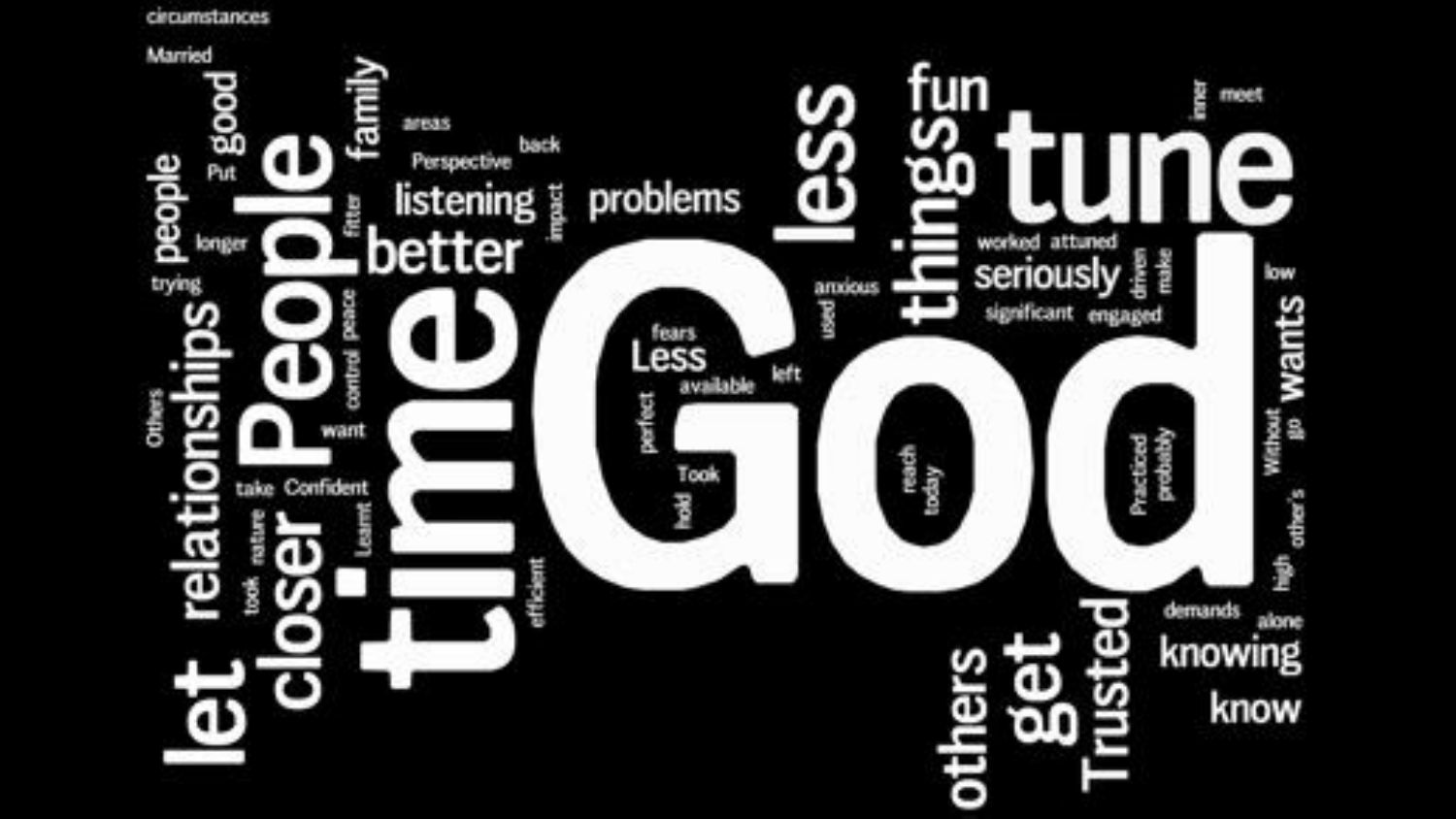## **Do Not Be Anxious**

 $25$  "Therefore I tell you, do not be anxious about your life, what you will eat or what you will drink, nor about your body, what you will put on. Is not life more than food, and the body more than clothing?  $26$  Look at the birds of the air: they neither sow nor reap nor gather into barns, and yet your heavenly Father feeds them. Are you not of more value than they? <sup>27</sup> And which of you by being anxious can add a single hour to his span of life?[[a\]](https://www.biblegateway.com/passage/?search=matthew+6:25-34&version=ESVUK#fen-ESVUK-23310a) 28 And why are you anxious about clothing? Consider the lilies of the field, how they grow: they neither toil nor spin, <sup>29</sup> yet I tell you, even Solomon in all his glory was not arrayed like one of these.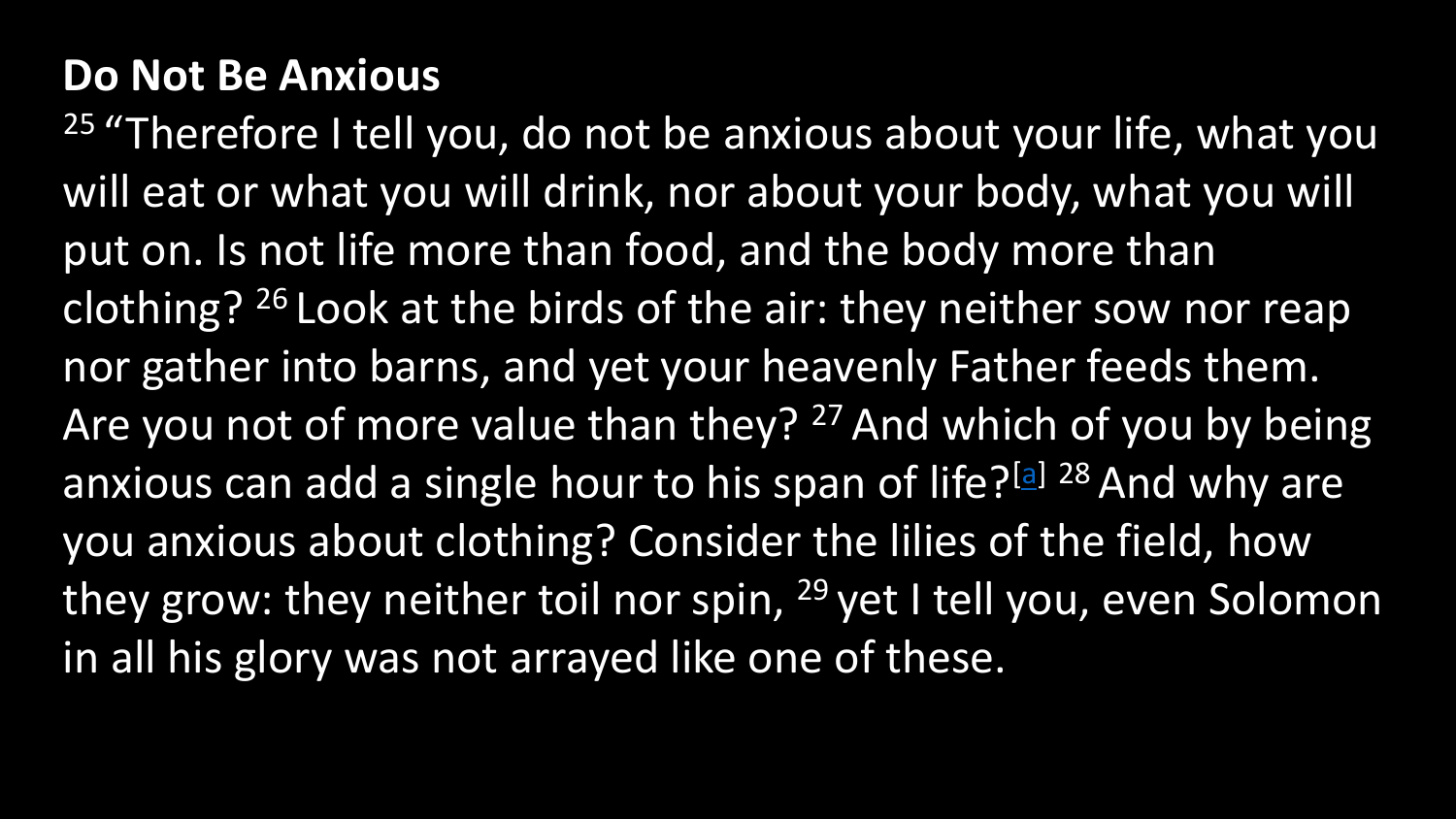$30$  But if God so clothes the grass of the field, which today is alive and tomorrow is thrown into the oven, will he not much more clothe you, O you of little faith? <sup>31</sup> Therefore do not be anxious, saying, 'What shall we eat?' or 'What shall we drink?' or 'What shall we wear?' <sup>32</sup> For the Gentiles seek after all these things, and your heavenly Father knows that you need them all. <sup>33</sup> But seek first the kingdom of God and his righteousness, and all these things will be added to you. <sup>34</sup> "Therefore do not be anxious about tomorrow, for tomorrow will be anxious for itself. Sufficient for the day is its own trouble.